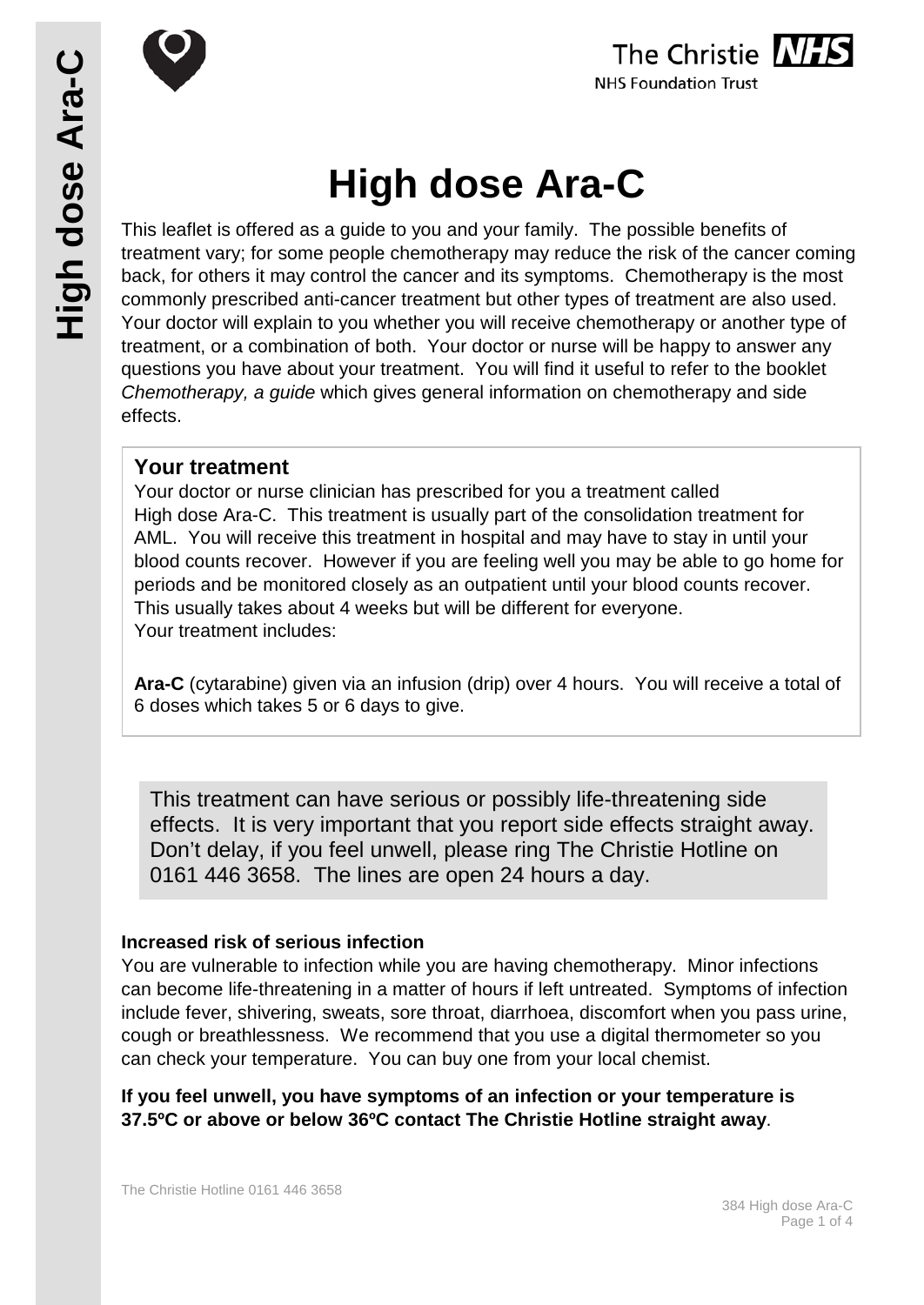# **Possible side effects**

Chemotherapy can cause many different side effects. Some are more likely to occur than others. Everyone is different and not everyone gets all the side effects. Most side effects are usually temporary, but in some rare cases they can be life-threatening. It is important to tell your hospital doctor or nurse about any side effects so they can be monitored and, where possible, treated.

## **Common side effects (more than 1 in 10)**

## • **Bruising or bleeding**

This treatment can reduce the production of platelets which help the blood clot. Let your doctor know if you have any unexplained bruising or bleeding, such as nosebleeds, bloodspots or rashes on the skin, and bleeding gums. You may need a platelet transfusion.

## • **Anaemia (low number of red blood cells)**

While having this treatment you may become anaemic. This may make you feel tired and breathless. Let your doctor or nurse know if these symptoms are a problem. You may need a blood transfusion.

You will have a routine blood test every day while you are in hospital to monitor the effects of the chemotherapy**,** but please tell your nurse if you experience any of the symptoms listed above.

#### • **Nausea and vomiting (sickness)**

The severity of this varies from person to person. Anti-sickness medication will be given along with your chemotherapy to prevent this. If you continue to feel or be sick, tell your nurse because your anti-sickness medication may need to be changed or increased.

#### • **Hair loss**

Hair loss is usually total. The hair falls out gradually 10 to 14 days following your first course of treatment. The time scale varies from person to person. Please remember that this is a temporary side effect and your hair will grow back when your treatment is completed. If you would like an appointment with the wig lady, this can be arranged for you. Ask the staff for a copy of the 'Wig Fitting Service'*.*

#### • **Eye irritation**

This is a known side effect of the Ara-C at the dose given in this treatment. We will give you eye drops to try to prevent this, but please let your nurse or doctor know if your eyes feel uncomfortable.

#### • **Lethargy/flu-like symptoms**

Some chemotherapy may make you feel tired and lacking in energy. It can also cause aching muscles and bones and occasionally high temperatures. It can be frustrating when you feel unable to cope with routine tasks. If you do feel tired, take rest when necessary. Gentle exercise such as walking can be beneficial.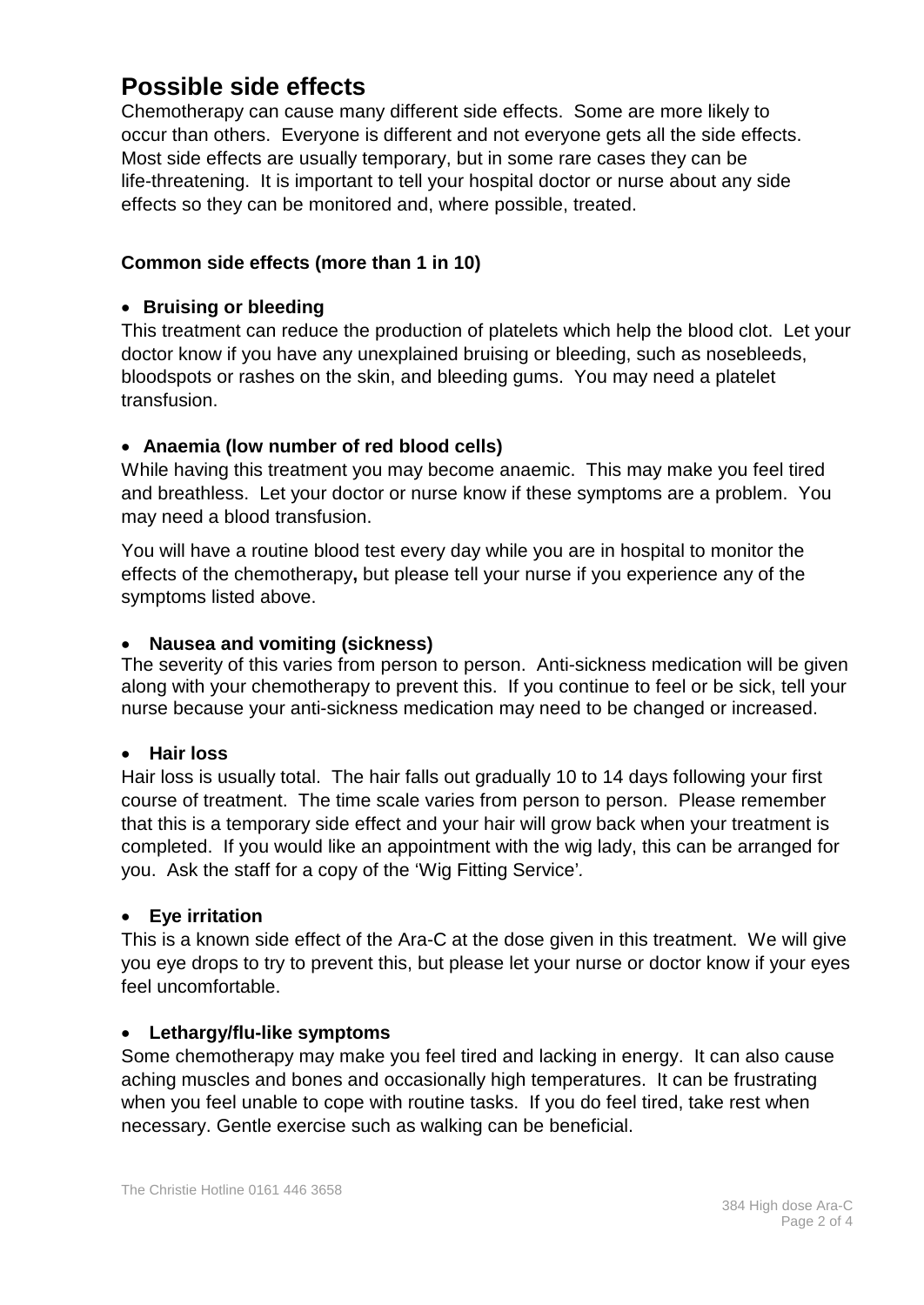## **Uncommon side effects (less than 1 in 10)**

• **Ara-C** can sometimes cause a syndrome that can result in some or all of the following: fever, weakness and aching in your muscles and bones, a rash and pain in the chest. This will not affect everyone and will disappear soon after the cytarabine infusions stop.

• **Extravasation** is when chemotherapy leaks outside the vein. If you develop redness, soreness or pain at the injection site **at any time** please let us know straightaway.

#### • **Diarrhoea**

If this becomes a problem during or after your treatment, anti-diarrhoea tablets can be prescribed by your doctor. Ask the staff for a copy of *Eating: Help Yourself* which has some useful ideas about diet when you are having treatment.

#### • **Sore mouth**

Your mouth may become sore or dry, or you may notice small mouth ulcers during this treatment. Drinking plenty of fluids and cleaning your teeth regularly and gently with a soft toothbrush can help to reduce the risk of this happening. We can prescribe a mouthwash for you to use during treatment. You can dilute this with water if your mouth is sore. Ask your doctor or nurse for further advice. There is also general mouth care information in the chemotherapy booklet. If you continue to have a sore mouth, please contact The Christie Hotline.

Occasionally during treatment you may experience a **strange taste**, sometimes described as metallic or bitter. A strongly flavoured sweet or mint will help to disguise this.

#### • **Liver disorders**

The chemotherapy may cause changes in the way your liver works. Your medical team will monitor this closely by taking blood samples from time to time to measure your liver function. If your liver is affected, we may need to alter the dose of chemotherapy.

#### • **Bowel inflammation (colitis)**

The treatment can cause inflammation or ulcers in your bowel which may be painful and can lead to serious infection of the bowel and potentially the lining on the inside of your abdomen (peritonitis). If you notice any blood when passing stools or you develop pain in your abdomen (tummy) please let the doctor or nurse know.

#### **Rare side effects (less than 1 in 100)**

#### • **Skin changes**

Sometimes as a result of the chemotherapy, your skin may appear **darker** in colour or lightly tanned, especially around the joints. This is known as hyperpigmentation. The skin will return to normal when treatment is finished. Some chemotherapy can make your skin more **sensitive to the sun** than usual. Sit in the shade, avoid too much sun and use a sunblock cream. Asian and African-Caribbean people may develop noticeable light patches on their skin.

#### **Serious and potentially life threatening side effects**

In a small proportion of patients chemotherapy can result in very severe side effects which may rarely result in death. The team caring for you will discuss the risk of these side effects with you.